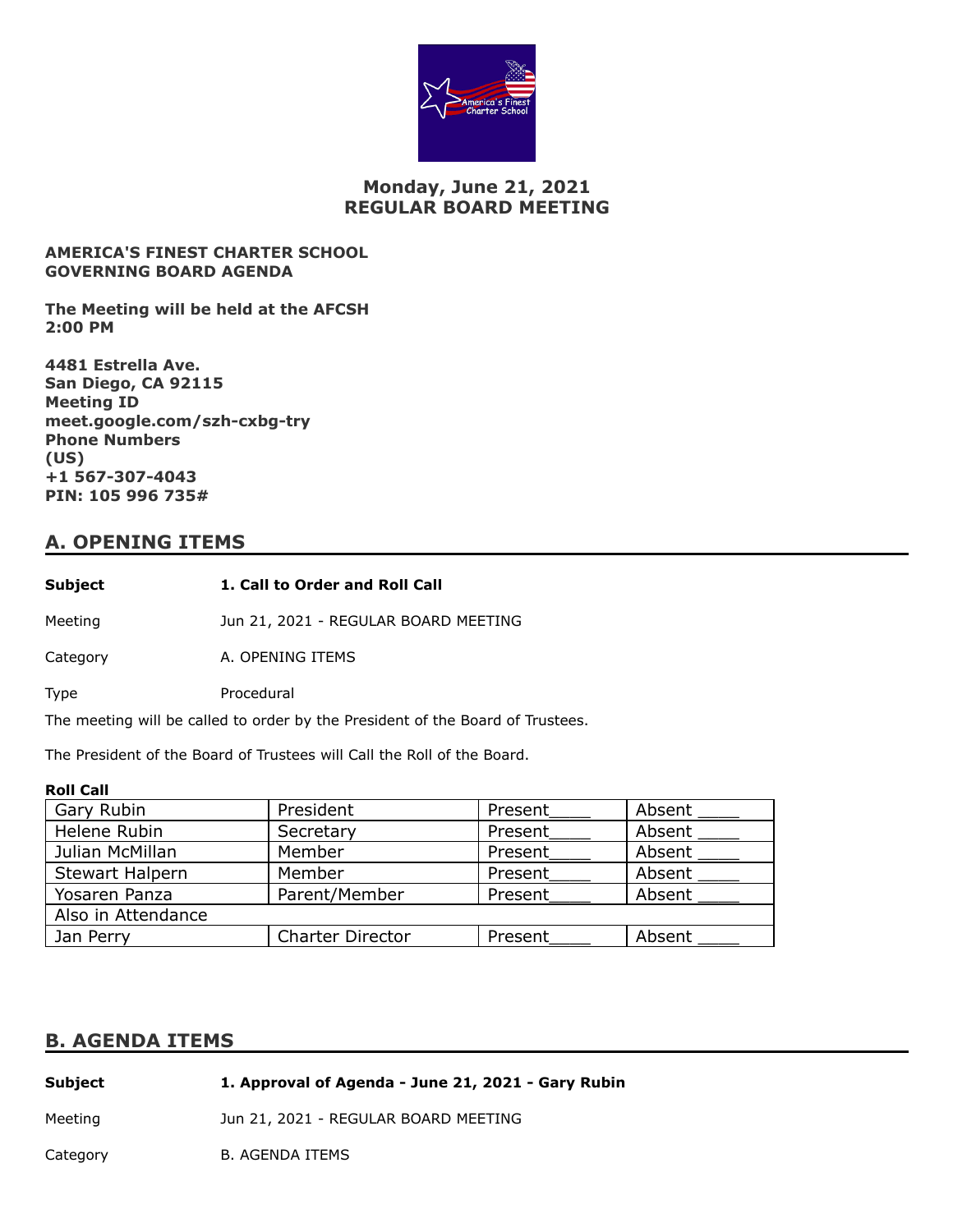|  | ۰. |
|--|----|

Action

#### Recommended Action Motion\_\_\_\_ Second\_\_\_\_ Ayes\_\_\_\_ Nays\_\_\_\_

#### File Attachments

[.06.21.2021 Board Meeting Agenda 1.docx \(286 KB\)](https://go.boarddocs.com/ca/americasfinest/Board.nsf/files/C43QP9633AB6/$file/.06.21.2021%20Board%20Meeting%20Agenda%201.docx)

| <b>Subject</b>     | 2. Approval of Minutes - May 24,2021 - Gary Rubin |
|--------------------|---------------------------------------------------|
| Meeting            | Jun 21, 2021 - REGULAR BOARD MEETING              |
| Category           | <b>B. AGENDA ITEMS</b>                            |
| Type               | Action                                            |
| Recommended Action | Motion<br>Second______ Ayes_____<br>Nays          |

File Attachments [Board Meeting MINUTES May 24. 2021 3.docx \(423 KB\)](https://go.boarddocs.com/ca/americasfinest/Board.nsf/files/C43QPQ634F26/$file/Board%20Meeting%20MINUTES%20May%2024.%202021%203.docx)

| <b>Subject</b> | 3. Review and Approval of the 2021-22 Preliminary Budget - Richard Farace |
|----------------|---------------------------------------------------------------------------|
| Meeting        | Jun 21, 2021 - REGULAR BOARD MEETING                                      |
| Category       | B. AGENDA ITEMS                                                           |

Type **Action, Discussion, Information** 

Recommended Action Motion\_\_\_\_\_ Second\_\_\_\_\_ Ayes\_\_\_\_ Nays\_\_\_

- 1. Preliminary Budget Summary
- 2. District Template
- 3. America's Finest Budget Narrative

File Attachments [Prelim Budget Summary 3.pdf \(602 KB\)](https://go.boarddocs.com/ca/americasfinest/Board.nsf/files/C43QPX636B7F/$file/Prelim%20Budget%20Summary%203.pdf) [District Template Prelim Budget - America's Finest 4.pdf \(566 KB\)](https://go.boarddocs.com/ca/americasfinest/Board.nsf/files/C43QQ5637067/$file/District%20Template%20Prelim%20Budget%20-%20America) [America's Finest Budget Narrative 2021 5.docx \(19 KB\)](https://go.boarddocs.com/ca/americasfinest/Board.nsf/files/C43QQ96373BD/$file/America)

| <b>Subject</b>                             | 4. Approval of the LCAP - Tim Bagby  |
|--------------------------------------------|--------------------------------------|
| Meeting                                    | Jun 21, 2021 - REGULAR BOARD MEETING |
| Category                                   | <b>B. AGENDA ITEMS</b>               |
| Type                                       | Action                               |
| Recommended Action                         | Motion<br>Second<br>Ayes<br>Nays     |
| File Attachments<br>LCAP 6.docx (1,019 KB) |                                      |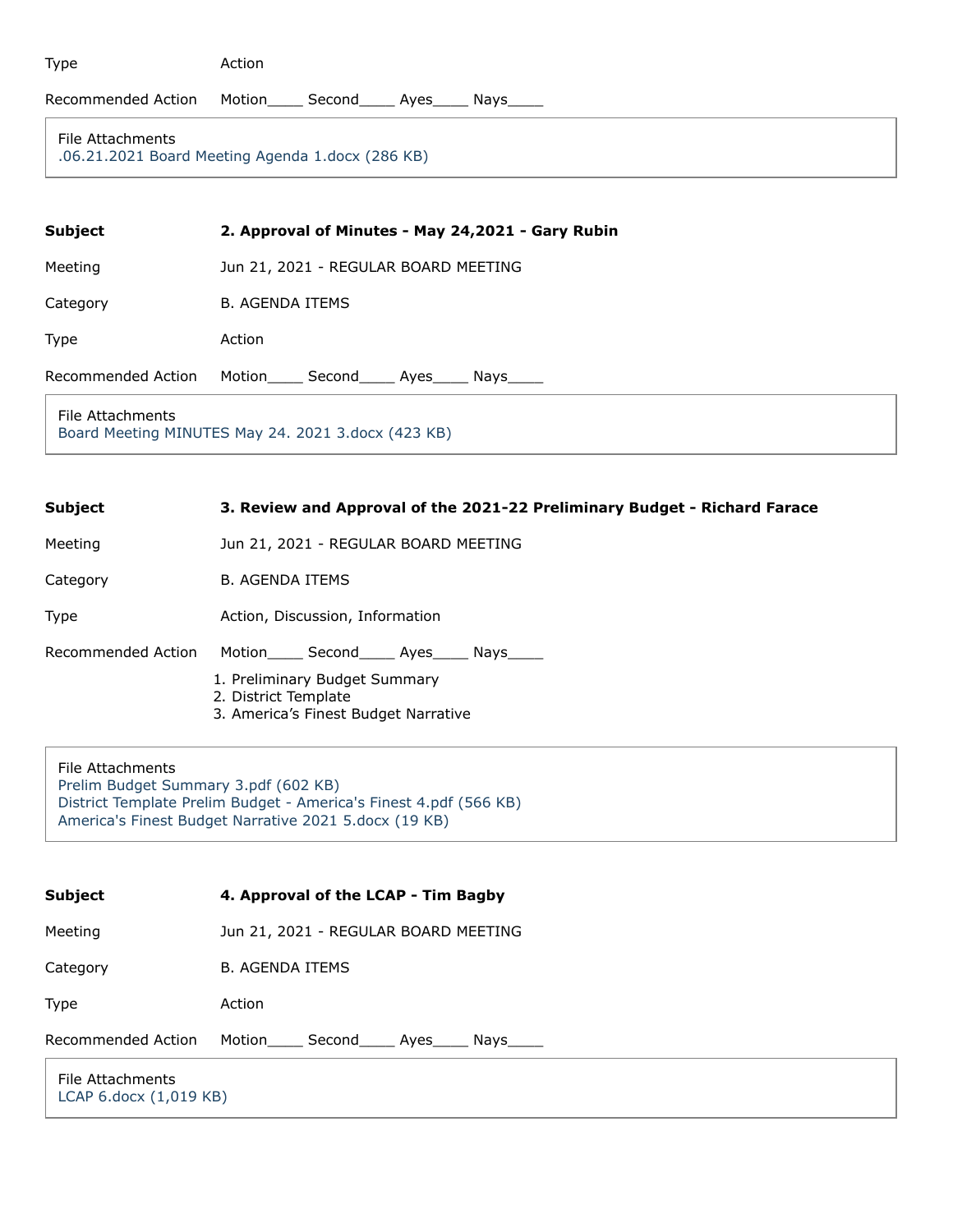| <b>Subject</b>     | 5. Approval of the Budget Overview for Parents - Tim Bagby |
|--------------------|------------------------------------------------------------|
| Meeting            | Jun 21, 2021 - REGULAR BOARD MEETING                       |
| Category           | <b>B. AGENDA ITEMS</b>                                     |
| Type               | Action                                                     |
| Recommended Action | Motion<br>Second<br>Ayes<br>Nays                           |

File Attachments [Budget Overview for Parents 7.pdf \(668 KB\)](https://go.boarddocs.com/ca/americasfinest/Board.nsf/files/C43QRR63EA9C/$file/Budget%20Overview%20for%20Parents%207.pdf)

| <b>Subject</b> | 6. Discussion about the High School Refinance - Jan Perry - James Schoppman |
|----------------|-----------------------------------------------------------------------------|
| Meeting        | Jun 21, 2021 - REGULAR BOARD MEETING                                        |
| Category       | <b>B. AGENDA ITEMS</b>                                                      |
| Type           | Discussion                                                                  |
|                |                                                                             |
|                |                                                                             |
| <b>Subject</b> | 7. Charter Update - Jan Perry, Tim Bagby and Jon Dean                       |
| Meeting        | Jun 21, 2021 - REGULAR BOARD MEETING                                        |
| Category       | <b>B. AGENDA ITEMS</b>                                                      |
| <b>Type</b>    | <b>Discussion</b>                                                           |

# **C. CLOSED SESSION**

| <b>Subject</b> | 1. Executive Director Contract / Review |
|----------------|-----------------------------------------|
| Meeting        | Jun 21, 2021 - REGULAR BOARD MEETING    |
| Category       | C. CLOSED SESSION                       |

Type Discussion

# **D. RECONVENE TO OPEN SESSION**

| <b>Subject</b> | 1. Return to Open Session                                                                                                 |
|----------------|---------------------------------------------------------------------------------------------------------------------------|
| Meeting        | Jun 21, 2021 - REGULAR BOARD MEETING                                                                                      |
| Category       | D. RECONVENE TO OPEN SESSION                                                                                              |
| Type           | Procedural                                                                                                                |
|                |                                                                                                                           |
| <b>Subject</b> | 2. Public Report of Action Taken in Closed Session, if any, and Vote or Abstention of<br><b>Each Board Member Present</b> |
| Meeting        | Jun 21, 2021 - REGULAR BOARD MEETING                                                                                      |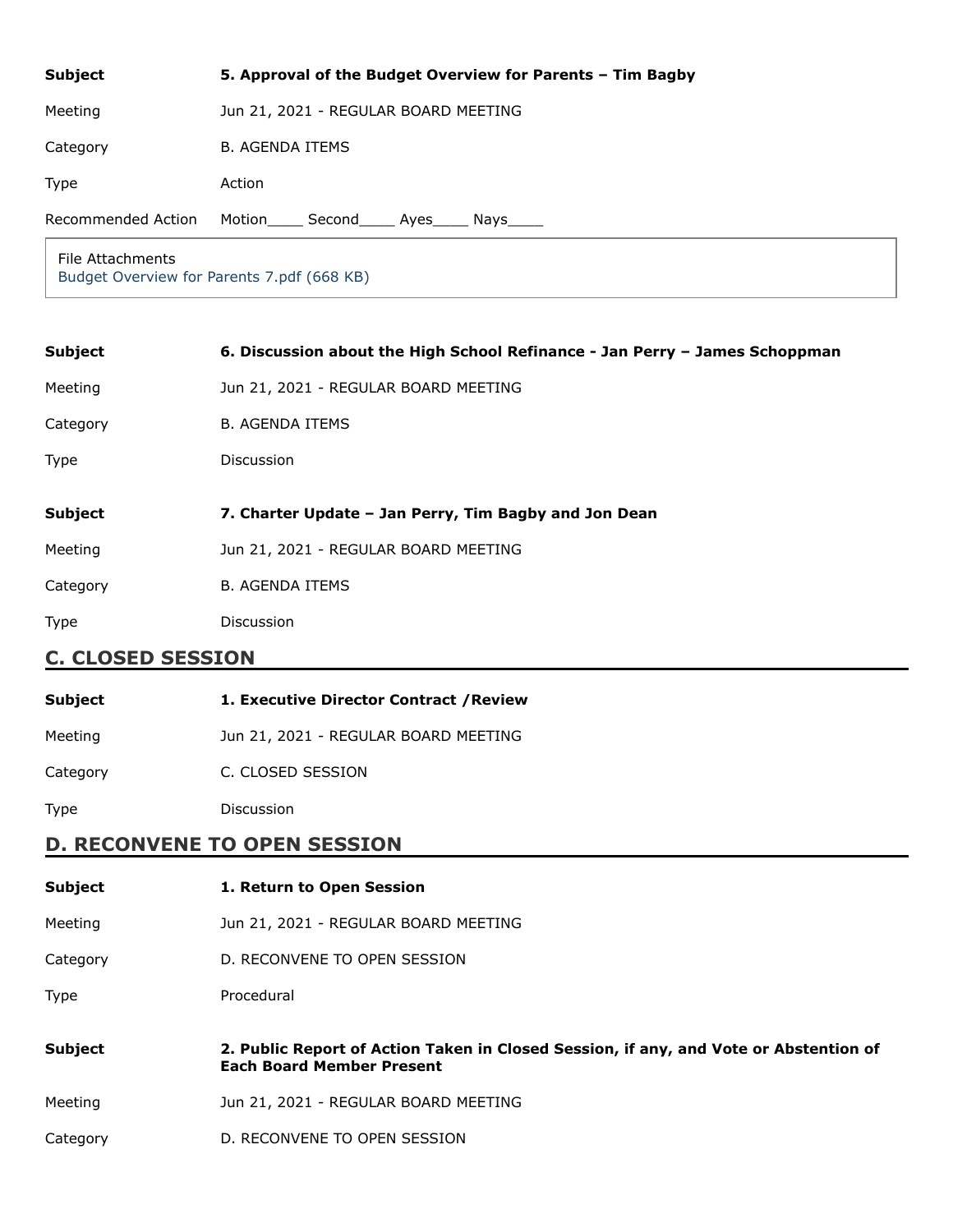#### Type **Action**, Information

Recommended Action Motion\_\_\_\_ Second\_\_\_\_ Ayes\_\_\_\_ Nays\_\_\_\_

Public Report of Action Taken in Closed Session, if any, and Vote or Abstention of Each Board Member Present

# **E. ADJOURN MEETING FOR EXECUTIVE SESSION**

| <b>Subject</b>           | 1. Adjourn the Meeting                                                                                                                                                                                                                                                                                                                                                     |
|--------------------------|----------------------------------------------------------------------------------------------------------------------------------------------------------------------------------------------------------------------------------------------------------------------------------------------------------------------------------------------------------------------------|
| Meeting                  | Jun 21, 2021 - REGULAR BOARD MEETING                                                                                                                                                                                                                                                                                                                                       |
| Category                 | E. ADJOURN MEETING FOR EXECUTIVE SESSION                                                                                                                                                                                                                                                                                                                                   |
| <b>Type</b>              | Action                                                                                                                                                                                                                                                                                                                                                                     |
| Recommended Action       | Motion to adjourn the meeting and enter into an Executive Session of the Board for the<br>purpose of: the contract of the contract of the contract of the contract of the contract of the contract of the contract of the contract of the contract of the contract of the contract of the contract of the contract of th<br>Motion _____ Second______ Ayes______ Nays_____ |
| <b>F. PUBLIC COMMENT</b> |                                                                                                                                                                                                                                                                                                                                                                            |

| <b>Subject</b> | 1. Public Comment Guidelines         |
|----------------|--------------------------------------|
| Meeting        | Jun 21, 2021 - REGULAR BOARD MEETING |
| Category       | F. PUBLIC COMMENT                    |
| <b>Type</b>    | Information                          |

This is the appropriate point in the meeting for any members of the audience to speak on matters of special interest or concern not on the present agenda.

#### **INSTRUCTIONS FOR PRESENTATIONS TO THE BOARD BY PARENTS AND CITIZENS**

America's Finest Charter School ("School") welcomes your participation at the School's Governing Board ("Board") meetings. The purpose of a public meeting of the Board is to conduct the affairs of the School in public. Your participation assures us of continuing community interest in our school. To assist you in the ease of speaking/participating in our meetings, the following guidelines are provided:

- 1. Agendas are available to all audience members at the door to the meeting
- 2. Members of the public wishing to address the Board during Public Comment are requested, prior to the meeting, to submit to the Secretary of the Board their names and the subject on which they wish to speak. "Public Comment" is set aside for members of the audience to raise issues that are not specifically on the agenda. However, due to public meeting laws, the Board can only listen to your issue, not respond to take action. These presentations are limited to three (3) minutes and total time allotted to non-agenda items will not exceed fifteen (15) minutes. The Board may give direction to staff to respond to your concern or you may be offered the option of returning with a citizen-requested item.
- 3. Members of the public wishing to address the Board regarding items on the agenda are requested, prior to the meeting, to submit to the secretary of the Board their names and the subject on which they wish to speak. Regarding such items, you may specify that agenda item and you will be given an opportunity to speak for up to three (3) minutes when the Board discusses that item.
- 4. When addressing the Board, speakers are requested to state their name from the podium and adhere to the time limits set forth.
- 5. A member of the public requiring a translator will be provided twice the allotted time for public comment per individual speaker in accordance with Section 54954.3 of the Government Code.
- 6. Any public records relating to an agenda item for open session of the Board which are distributed to all, or a majority of all, of the Board members shall be available for public inspection at 730 45<sup>th</sup> Street, San Diego, CA